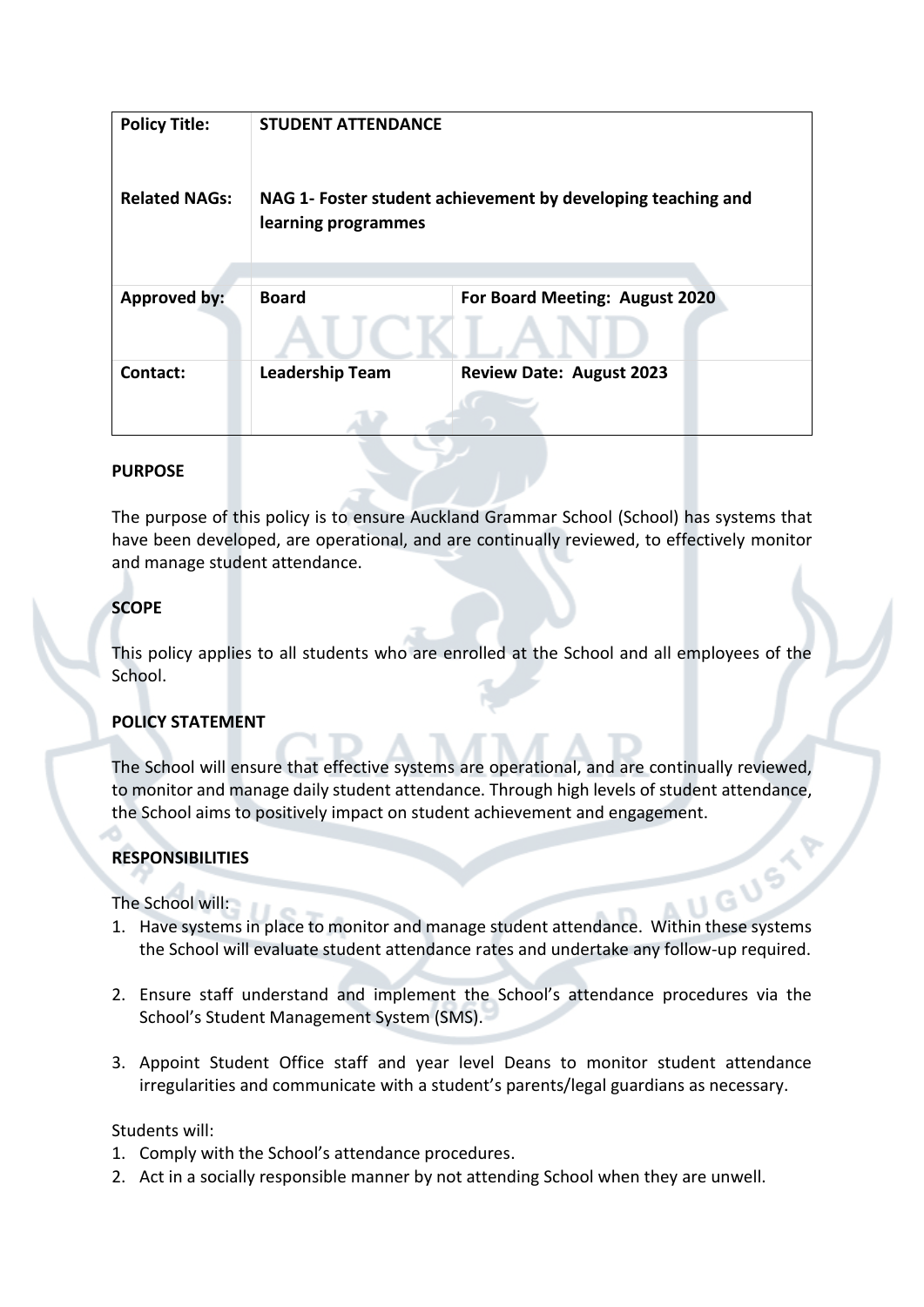Parents/Legal Guardians will:

- 1. Meet their obligations to inform the School immediately of their student's absences and/or requests for leave.
- 2. Ensure their student's compliance with the requirements of the *New Zealand Education and Training Act 2020* and, specifically, with the requirement for students to attend school whenever it is open.

#### **RELATED DOCUMENTS**

- *Education and Training Act 2020*
- National Administrative Guidelines
- Auckland Grammar School Rules & Regulations
- Auckland Grammar School Staff Handbook
- School Employment Policy and Procedures

#### **APPENDICES**

The following documents provide information relating to the School's approach to Student Attendance.

7869

AD AUGUSTY

GRAMN

Appendix I: Attendance Procedures

**RANGUSTA**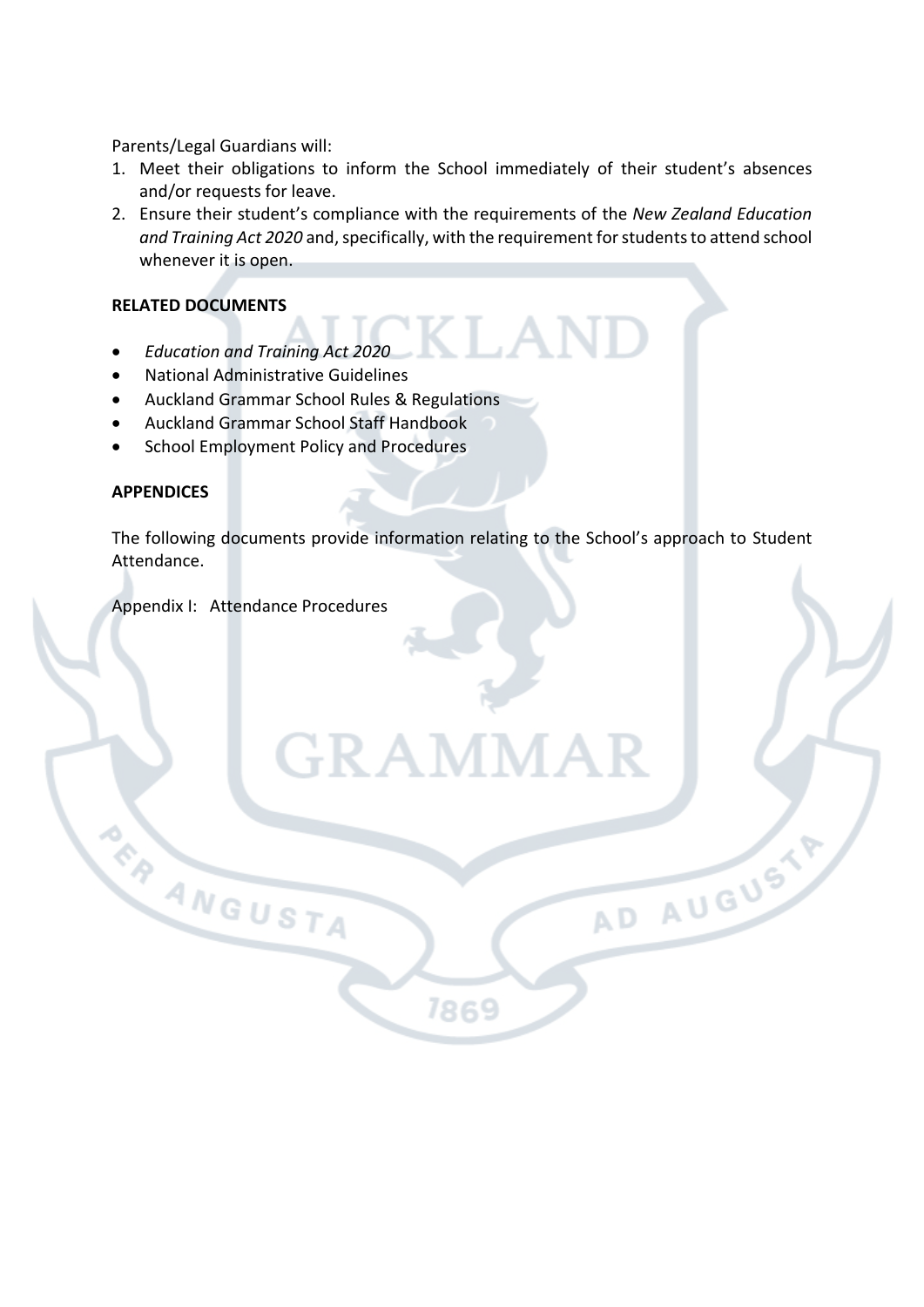#### **APPENDIX I: Attendance Procedures**

At the beginning of the year, all teaching staff will be provided with a list of instructions outlining the **process** of data entry for electronic student absences. Any problems regarding the process should be referred to the SMS Manager.

The following process applies to students' daily attendance:

- 1. Each morning at 8:50am, an attendance roll is filled in by the Form Master listing students absent from assembly. It is crucial that this information is accurate. These are collected by the Dean at each form level and delivered to the Student and Enrolment Office.
- 2. Students who arrive after 8.55am and before the end of assembly must report to the Late Room (Room A1) to complete the necessary sign-in procedure.
- 3. Students who arrive after assembly must sign-in at the Student and Enrolment Office where an automated late slip will be generated to allow them to enter class. Students should not be admitted to class if they do not have a late pass.
- 4. Subject Masters must complete electronic absences preferably at the start of each period they teach the class.
- 5. If a student is absent from School, a parent/legal guardian must immediately complete the necessary e-form available within their personalised Parent Portal account. Each eform submitted is reviewed and verified by the Student Office Administrator. Each submitted e-form generates an automated receipt to the parent/legal guardians email address detailed on the School's SMS. A cumulative record of all absences is retained in the School's SMS.
- 6. The Student Office Administrator and Deans will contact a student's parents/legal guardians informing them of their son's absence when unjustified reasons are noted. If there are any further attendance irregularities, the parents/legal guardians will be called to a meeting with the Dean or Deputy Headmaster. Deans will record such instances in the School's SMS.
- 7. The Discipline Assistants and Associate Deans will notify students of any outstanding absences to be cleared. Further failure to clear these will see the matter referred to the respective Dean.
- 8. The Student Office Administrator will contact parents/legal guardians when a student is absent for three or more days without any communication having been received notifying the School of an absence.
- 9. Parents/legal guardians may request leave for their dependent in advance; this must be in writing to the Headmaster via ea@ags.school.nz. No official leave is granted, other than for bereavements or regional/national/international representative duties for a variety of extra-curricular activities sanctioned by the School. Regional/national/international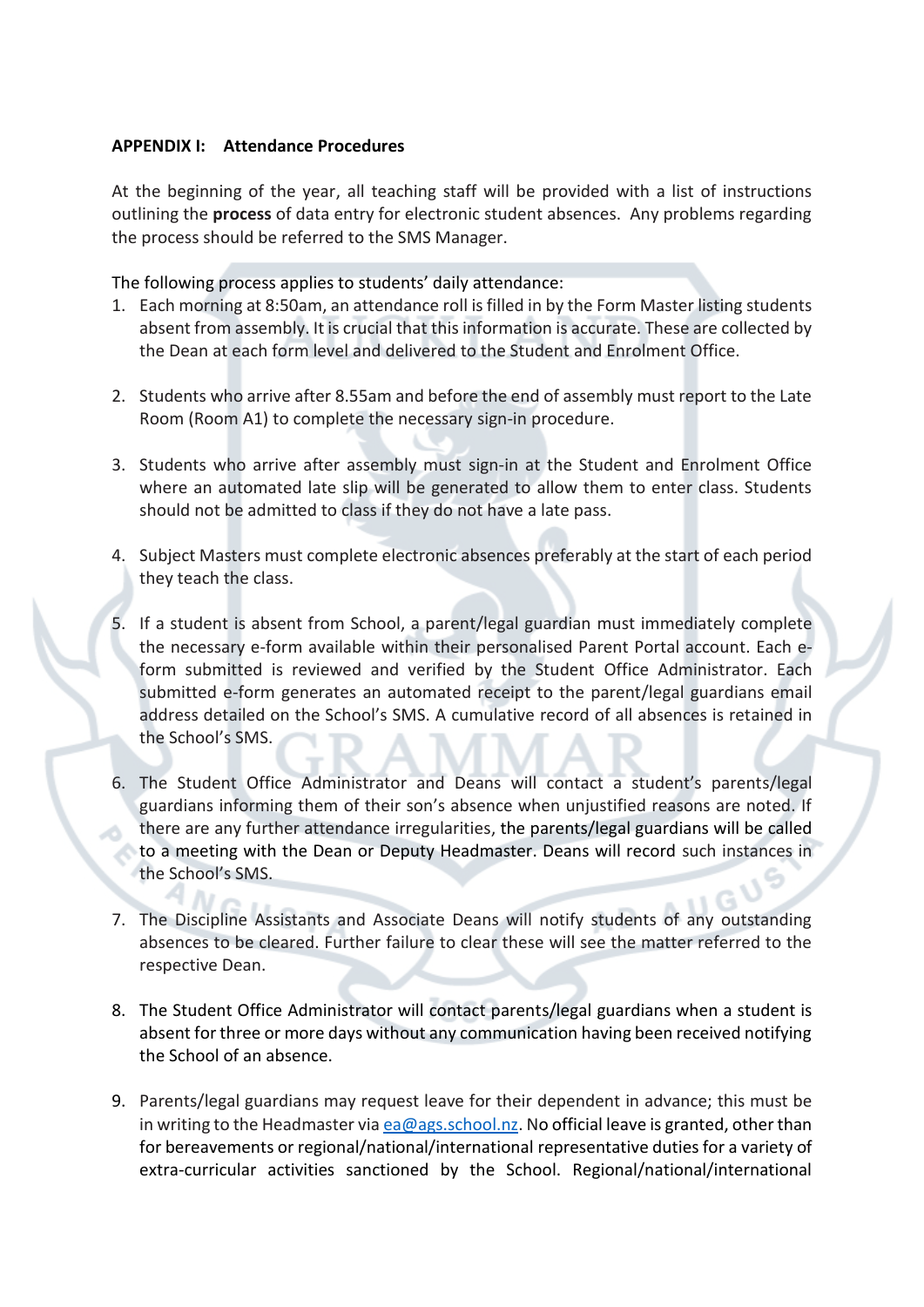representative duties refers to instances where a student is either representing New Zealand, or representing the School at a Regional or National Championships. For New Zealand representative duties, confirmation of a student's selection should be provided at the time of an official request for leave is made, with documentation attached from the National sporting body/organisation. Club representative events, and sporting events students are independently registered with are not approved as justified leave.

- 10. At regular intervals, Deans will receive a computerised list summarising attendance and lateness for their form level.
- 11. No student is to leave the School grounds during School hours unless:
	- i) The student has brought a note to the Deputy Headmaster on the front steps of the Main Block after assembly. The student will then be provided with the appropriate approval slip, allowing the student to formally sign out at the Student Office prior to leaving the campus; or
	- ii) For medical reasons, whereby the student must have permission from the Deputy Headmaster or from the School Nurse. In such cases, the School Nurse will contact the parents/legal guardians before the student leaves the School grounds.
	- iii) In pursuance of authorised School activities and accompanied by a Master.
- 12. Day relief teachers and staff supervising absent Masters' classes are required to complete an attendance roll. The Deputy Headmaster in charge of Daily Relief will explain this process to those completing a relief class.
- 13. The daily attendance for every student shall be recorded on the School's SMS which is maintained by the SMS Manager. It is available for Form Masters and Deans to check students' attendance at any time.
- 14. Students and parents/legal guardians will be regularly reminded via communications from the Headmaster and senior staff that students who are unwell should not attend School. Staying at home provides students with the best environment to recover quickly and is a socially responsible action that minimises the risk of the spread of illnesses.<br>
endance Codes<br>
endance Codes

#### **Attendance Codes**

The following are used (the majority are MOE-determined) by the Student and Enrolment **Office** 

A D

| Reason                                                      |
|-------------------------------------------------------------|
| Unknown reason (a temporary code)                           |
| Medical Appointment – doctor or dentist                     |
| Student is absent with an Explained, but Unjustified reason |
| Attending an off-site course/class                          |
| Holiday during term time                                    |
|                                                             |

Manager to code an individual student's attendance record: